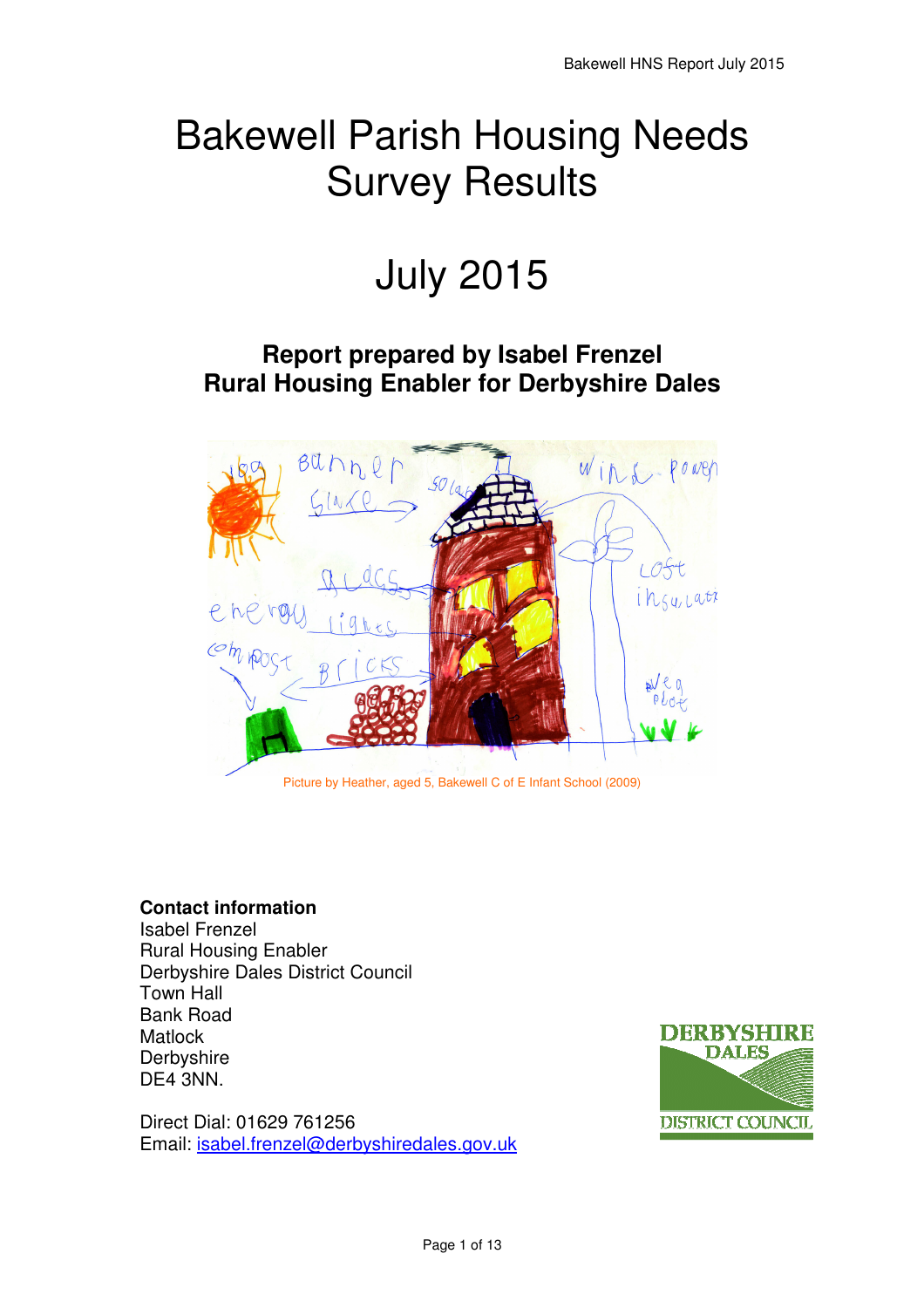## **Contents**

| <b>Introduction</b>                                       | 3  |
|-----------------------------------------------------------|----|
| <b>Purpose of the survey</b>                              | 3  |
| Length of local connection to Bakewell in years           | 3  |
| <b>Housing Need by Age Group</b>                          | 4  |
| Current accommodation and why is it unsuitable?           | 5  |
| <b>Accommodation requirements</b>                         | 5  |
| <b>Existing Affordable Housing and turnover</b>           | 6  |
| <b>Bakewell's Affordable Housing Stock (table)</b>        | 9  |
| <b>Shared ownership</b>                                   | 10 |
| <b>Affordability</b>                                      | 10 |
| <b>Private Ownership</b>                                  | 10 |
| <b>Private Rent</b>                                       | 11 |
| <b>Local Housing Allowance Rates for Bakewell (table)</b> | 12 |
| Shared ownership versus affordable rent                   | 12 |
| <b>Conclusion and recommendations</b>                     | 12 |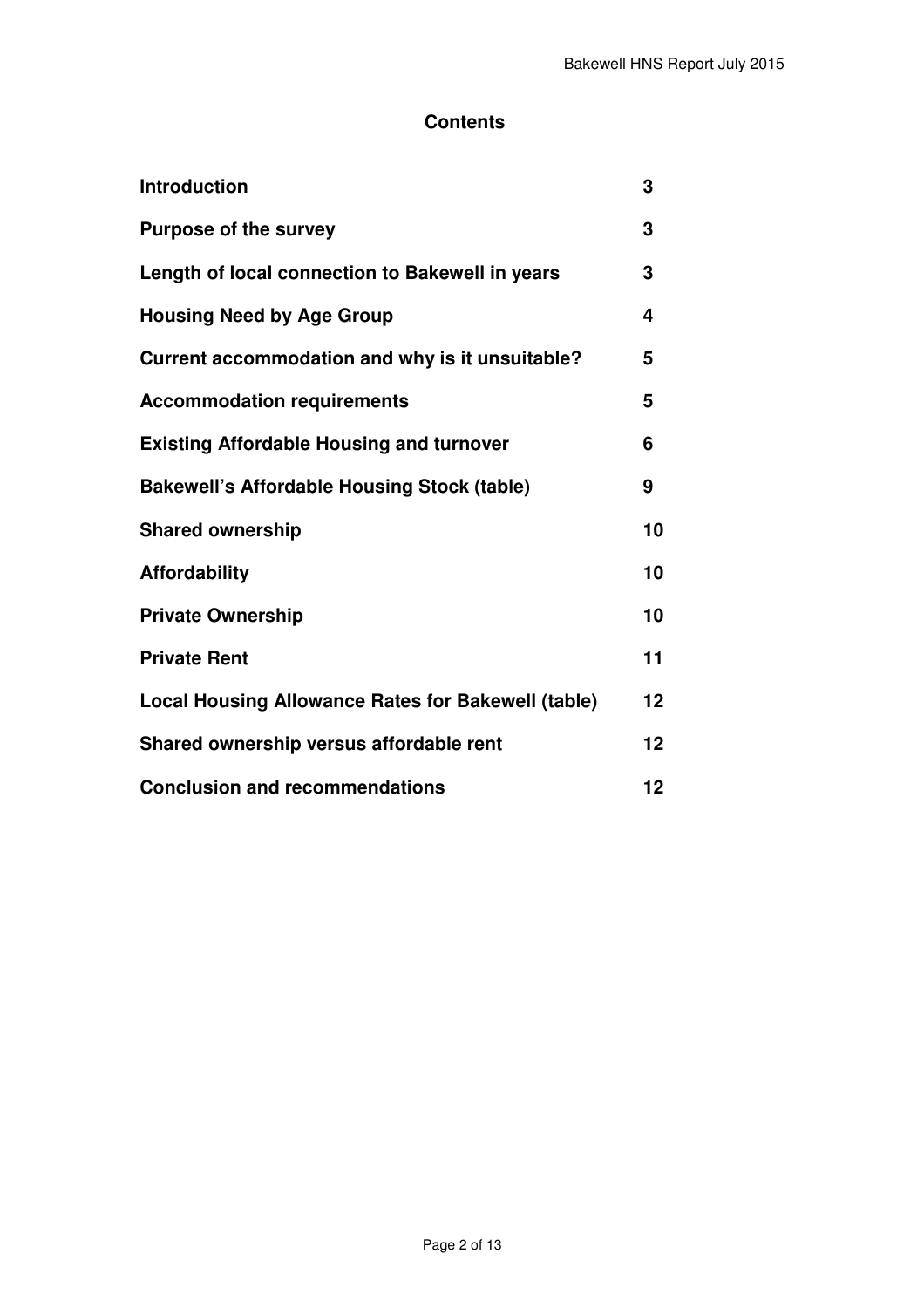## **Bakewell Housing Needs Survey Results July 2015**

#### **Introduction**

 In July 2015, the District Council carried out an online housing need survey in the Parish of Bakewell.

 A postcard was posted to every household in the parish of Bakewell (1954 properties). The postcard asked residents in housing need to complete an online survey on the District Council's website or to contact the Rural Housing Enabler for help in completing the form. The survey was also promoted through a press release, social media and the distribution of posters and postcards around Bakewell, including postcards distributed through the local primary schools' book bags.

 The completed forms were then analysed by the Rural Housing Enabler for Derbyshire Dales and combined with housing register information to form the basis of this report. 132 households are identified in housing need, with 119 households having a strong local connection.

#### **Purpose of the survey**

 The survey was conducted in order to obtain clear evidence of the housing need in the Parish of Bakewell. The survey combined with housing register data provides clarity on the type and tenure of housing required to meet local need, and the extent to which this housing need might be met by current housing stock.

#### **Length of local connection to Bakewell in years**

 Any new homes build in the Peak District National Park to meet local housing need have strict local connection criteria attached which limit the occupation of the homes to people with a 10 year local connection to the parish or adjoining parish. If a property remains empty, there is a cascade mechanism, which, begins after 3 months, with the reduction of the local connection to 5 years and an extension out to the next ring of adjoining parishes.

 The chart shows the strong local connection of the households in housing need. Of the 132 households, 98 (74%) of the households have a local connection to the parish of 10 years or more, with 21 (16%) households having a local connection of between 5-9 years, and 13 (10%) households a connection of less than 5 years.

 Taking into account that this survey has a life of about 5 years and the length of time it takes to develop local needs housing in our rural towns and villages, it is reasonable to count the households with a local connection of 5 years and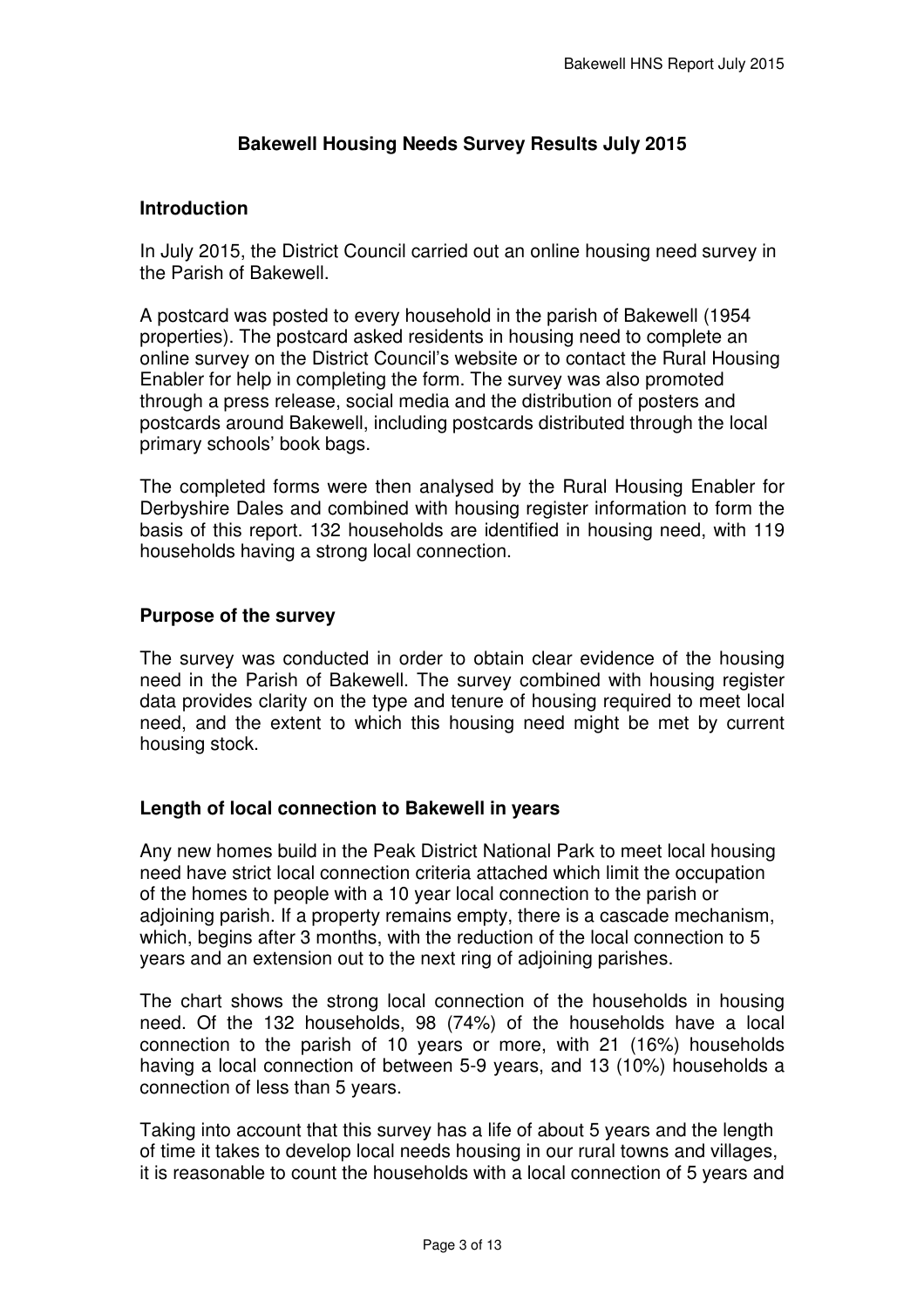6/7 years (particularly as they only total 11 households), as well as those with an 8/9 year connection. The 13 households with a local connection of less than 5 years will not be counted in the final housing need figure, so there are 119 households in housing need with a strong local connection (132 households minus 13=119). The needs of those with a lesser local connection may be met by older affordable housing in the town with a lower local connection threshold.



## **Housing Need by Age Group**

 The chart shows the age ranges of the households in housing need (using the age of the main applicant). There is need across the age groups, with 53 households (38%) in the 60yrs+ age group.

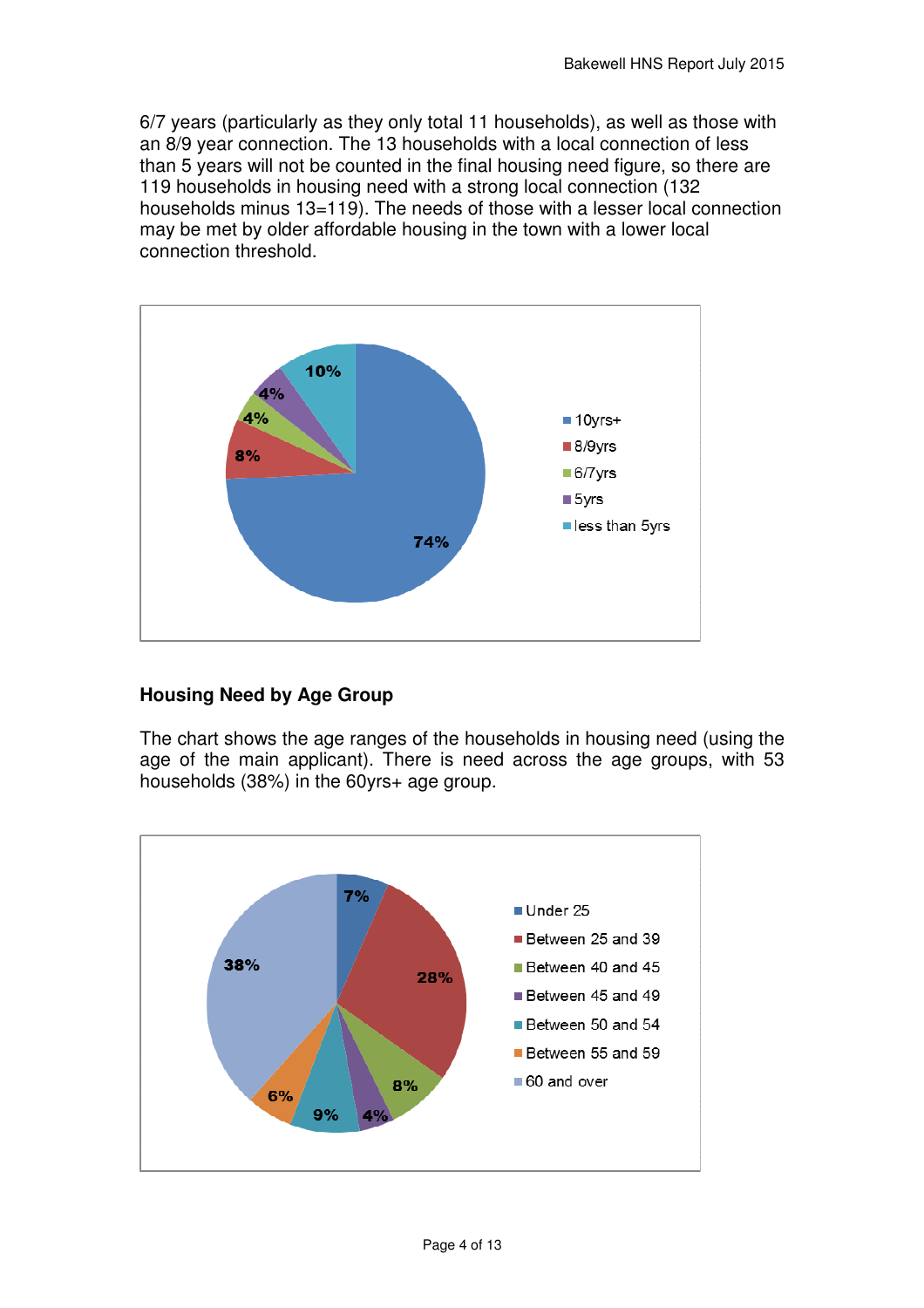## **Current accommodation and why is it unsuitable?**

 The chart below shows key information on a household's current housing situation and why it is unsuitable. The predominant need is from people living in private rented accommodation (34 households or 25%), living with family, friends or ex-partner (26 households or 19%) and households with medium medical needs (21 households or 15%).



#### **Accommodation requirements**

 The chart below shows the minimum number of bedrooms that respondents need based on the District Council's Housing Allocation Policy. Its purpose is to give an indication of the minimum need at the current time, but should be treated with caution in determining a scheme mix as it does not allow a household to grow and is based on the children's current ages (younger children are expected to share a bedroom under the Allocation Policy).

 The chart reflects the predominant need identified in this survey for smaller homes. Consideration needs to be given to the mix of homes required to meet any identified need as single people would not be eligible for a 2 or 3 bed house under the District Council's Home-Options Allocation Policy, and when properties are advertised on Home-Options, people only see the homes they are eligible for. A local lettings policy would enable couples to bid on 2 bed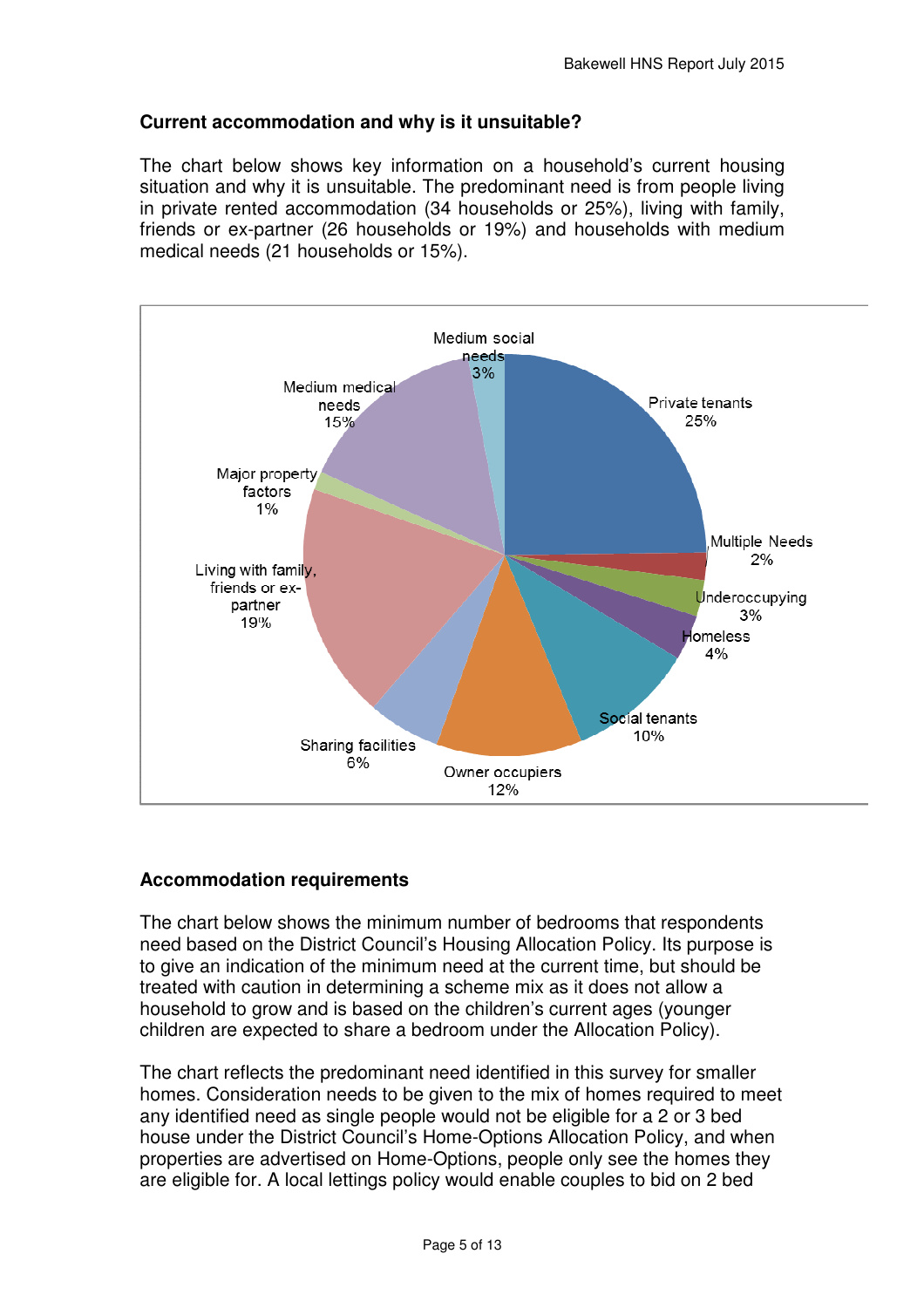houses. A scheme mix which includes flats would also help to meet the need from single people.



## **Minimum number of bedrooms required**

### **Existing Affordable Housing and turnover**

 In considering the housing need information it is also important to consider the level of existing affordable housing provision in Bakewell and turnover within that stock. Dales Housing, Nottingham Community Housing Association and Peak District Rural Housing Association have affordable homes in Bakewell.

 At the time of the 2011 Census, Bakewell had 1771 households in the Parish, and their tenure is set out in the table below.

 Current council tax data indicates that Bakewell has 49 holiday lets, 68 second homes and 45 long term empty properties (empty for more than 6 months).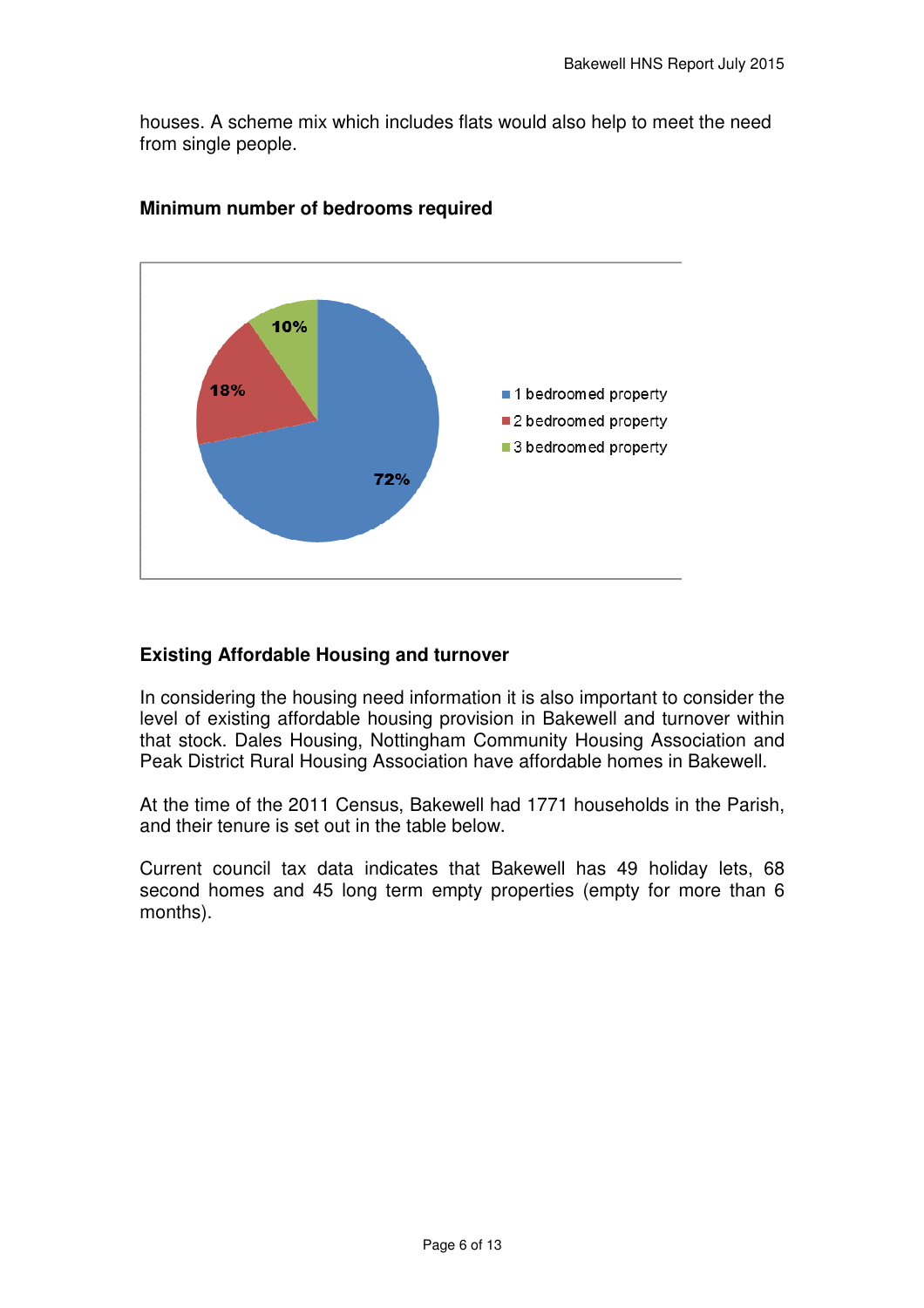|                                    |       |                       | <b>Derbyshire</b> | East            |                |
|------------------------------------|-------|-----------------------|-------------------|-----------------|----------------|
| <b>Tenure Census 2011</b>          |       | <b>Bakewell</b>       | <b>Dales</b>      | <b>Midlands</b> | <b>England</b> |
|                                    |       | Parish                | District          | Region          | Country        |
| All Households                     | Count | 1771                  | 30744             | 1895604         | 22063368       |
| Owned; Owned Outright              | Count | 828                   | 13513             | 621224          | 6745584        |
| Owned; Owned Outright              | %     | $\sim$                | 44                | 32.8            | 30.6           |
| Owned; Owned with a Mortgage       | Count | 378                   | 8756              | 653441          | 7229440        |
| Owned; Owned with a Mortgage       | %     | $\sim$                | 28.5              | 34.5            | 32.8           |
| <b>Shared Ownership</b>            | Count | 16                    | 229               | 12744           | 173760         |
| <b>Shared Ownership</b>            | %     | $\tilde{\phantom{a}}$ | 0.7               | 0.7             | 0.8            |
| Social Rented; Rented from Council | Count | 122                   | 1330              | 192049          | 2079778        |
| Social Rented; Rented from Council | %     | $\tilde{\phantom{a}}$ | 4.3               | 10.1            | 9.4            |
| Social Rented; Other               | Count | 189                   | 2406              | 108374          | 1823772        |
| Social Rented; Other               | %     | $\sim$                | 7.8               | 5.7             | 8.3            |
| Private Rented; Private Landlord   | Count | 181                   | 3423              | 257017          | 3401675        |
| Private Rented; Private Landlord   | %     | $\tilde{\phantom{a}}$ | 11.1              | 13.6            | 15.4           |
| Private Rented; Other              | Count | 22                    | 437               | 25426           | 314249         |
| Private Rented; Other              | %     | $\tilde{\phantom{a}}$ | 1.4               | 1.3             | 1.4            |
| Living Rent Free                   | Count | 35                    | 650               | 25329           | 295110         |
| Living Rent Free                   | %     | $\tilde{\phantom{a}}$ | 2.1               | 1.3             | 1.3            |

Source: Office for National Statistics Census Data 2011

 Please note individuals responding to the Census will report their understanding of their landlord and this may not reflect the actual management arrangements in all cases, so for example, although the District Council has transferred its housing stock to Dales Housing, many tenants have still referred to their landlord as being the Council.

 When Derbyshire Dales District Council transferred its housing stock to Dales Housing in 2002, in terms of the family accommodation, there were 90 x 3 bed houses and 31 x 2 bed houses in Bakewell. This has reduced to 64 x 3 bed houses and 23 x 2 bed houses due to the Right to Buy legislation.

 Dales Housing is the largest affordable housing provider with 242 affordable homes in Bakewell, of which 92 are for older people, and 150 are general in the general needs stock and 9 in the older person's stock. On average 5/6 of Dales' family houses have become available annually over the past 5 years. This increases to 7 on average annually when you include the turnover of the family homes owned/managed by Nottingham Community Housing Association (both the rented and shared ownership). Although the rate of turnover is still low, this figure seems high when compared to the last survey when only 4 houses became available in 2007 and 2008. Welfare Reform is likely to have influenced the turnover of the family homes, particularly the 3 bedroomed properties, as it included a reduction in housing benefit for extra needs. 24 properties have turned over on average each year, with 15 of these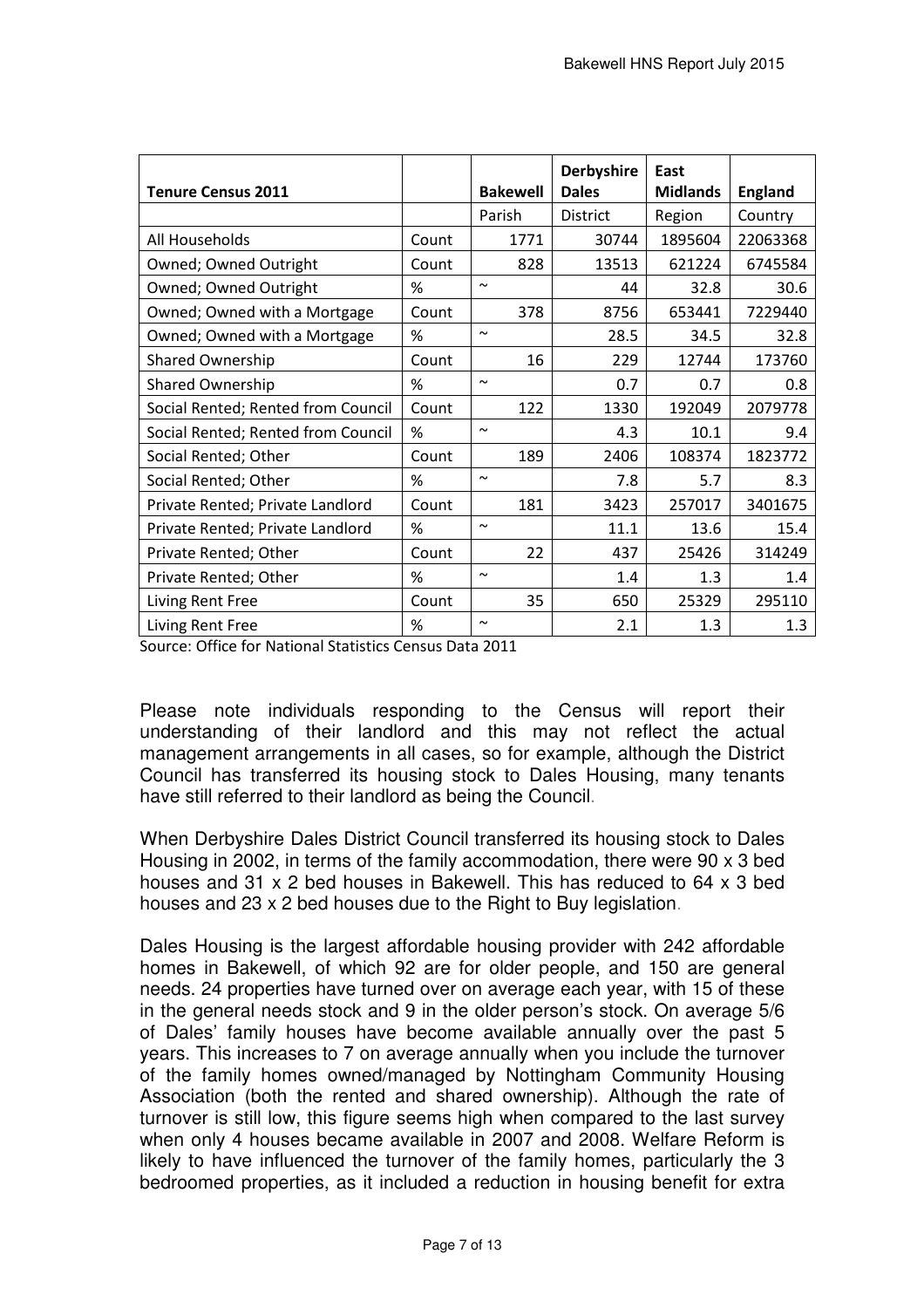bedrooms. The turnover rate of the family houses is likely to slow down again, as people who can no longer afford the homes give up their tenancies and affordability checks are undertaken for new tenants.

 Since the 2009 Housing Need Survey, the affordable housing stock in Bakewell has decreased from 329 to 296, a loss of 33 affordable homes. This is due to Dales Housing's affordable housing stock in Bakewell reducing from 275 in 2009 to 242 now, including the loss of 3 family houses through the Right to Buy legislation. The number of homes owned by the other housing associations remains unchanged, with Peak District Rural Housing Association (PDRHA) owning and managing 18 homes (17 flats and 1 bungalow) and Nottingham Community Housing Association (NCHA) 36 x 2 and 3 bed houses, which are a mix of rent and shared ownership.

 The very limited turnover in the current affordable housing makes it unlikely that current stock can meet the need identified in this survey. The Dales Housing stock will have a lesser local connection requirement than the newer NCHA and PDRHA stock, and will be meeting housing need from Bakewell and the wider surrounding area.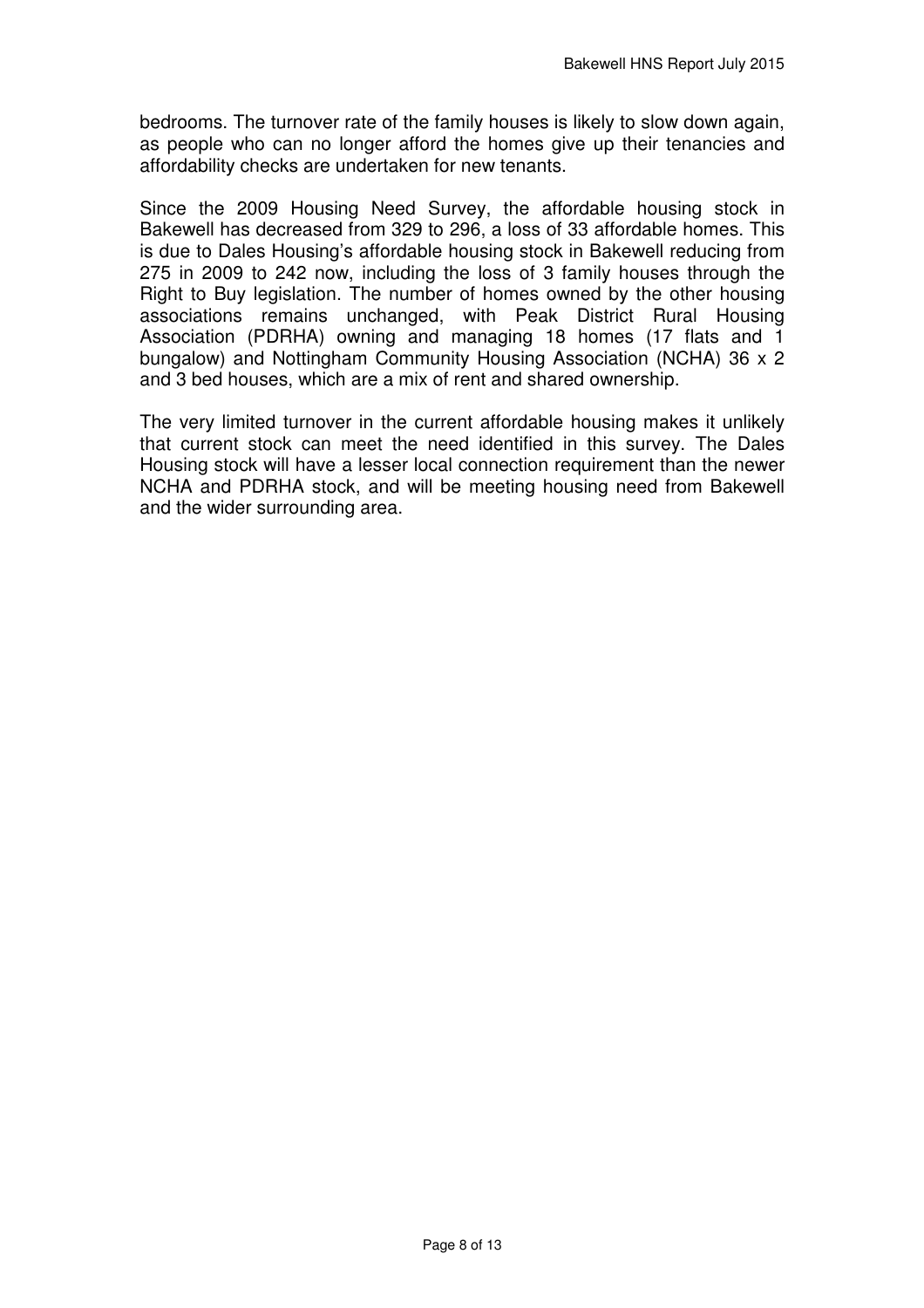## **Bakewell's Affordable Housing Stock and turnover**

| <b>Dwelling Type</b>                        | <b>Current</b><br><b>Affordable</b><br><b>Housing</b><br><b>Stock</b> | <b>Turnover</b><br>the<br>in<br>past<br>5<br>years | Average<br>turnover<br>per year | <b>Housing Association</b> |
|---------------------------------------------|-----------------------------------------------------------------------|----------------------------------------------------|---------------------------------|----------------------------|
| 2 bed house                                 | 23                                                                    | 9                                                  | 0.8                             | Dales Housing              |
| 3 bed house                                 | 64                                                                    | 19                                                 | 3.8                             | <b>Dales Housing</b>       |
| 4 bed house                                 | 1                                                                     | 0                                                  | $\mathbf 0$                     | <b>Dales Housing</b>       |
| 1 bed flat                                  | 25                                                                    | 14                                                 | 2.8                             | <b>Dales Housing</b>       |
| 2 bed flat                                  | 28                                                                    | 19                                                 | 3.8                             | Dales Housing              |
| 1 bed bedsit                                | 9                                                                     | 13                                                 | 2.6                             | Dales Housing              |
| 1 bed bungalow                              | 22                                                                    | 11                                                 | 2.2                             | Dales Housing              |
| 1 bed Designated Older<br>Persons Bungalow  | 14                                                                    | 10                                                 | $\overline{2}$                  | <b>Dales Housing</b>       |
| 1 bed Designated Older<br>Persons Flat      | 28                                                                    | 5                                                  | 1                               | <b>Dales Housing</b>       |
| 1 bed Designated<br><b>Supported Flat</b>   | $\overline{4}$                                                        | $\overline{2}$                                     | 0.4                             | <b>Dales Housing</b>       |
| Independent Living Bedsit                   | 18                                                                    | 15                                                 | 3                               | Dales Housing              |
| 1 bed Independent Living<br>Flat            | 6                                                                     | $\overline{c}$                                     | 0.4                             | Dales Housing              |
| <b>Total</b>                                | 242                                                                   |                                                    |                                 |                            |
| 2 bed flats (Miracle Court)<br>Older People | 6                                                                     | 1                                                  | 0.2                             | PDRHA*                     |
| 2 bed flats (New St)<br>Wheelchair users    | $\overline{2}$                                                        | 1                                                  | 0.2                             | <b>PDRHA</b>               |
| 1 bed flats (New St)                        | 9                                                                     | 6                                                  | 1.2                             | <b>PDRHA</b>               |
| 1 bed bungalow (New St)                     | $\mathbf{1}$                                                          | 0                                                  | $\mathbf 0$                     | <b>PDRHA</b>               |
| 2 bed houses rent                           | 19                                                                    | $\overline{4}$                                     | 0.8                             | NCHA**                     |
| 2 bed houses shared<br>ownership            | $\overline{\mathbf{4}}$                                               | $\overline{2}$                                     | 0.4                             | <b>NCHA</b>                |
| 3 bed houses rent                           | 9                                                                     | 3                                                  | 0.6                             | <b>NCHA</b>                |
| 3 bed houses shared<br>ownership            | $\overline{4}$                                                        | 0                                                  | $\mathbf 0$                     | <b>NCHA</b>                |
| <b>Grand total</b>                          | 296                                                                   |                                                    |                                 |                            |

\* PDRHA Peak District Rural Housing Association

\*\* NCHA Nottingham Community Housing Association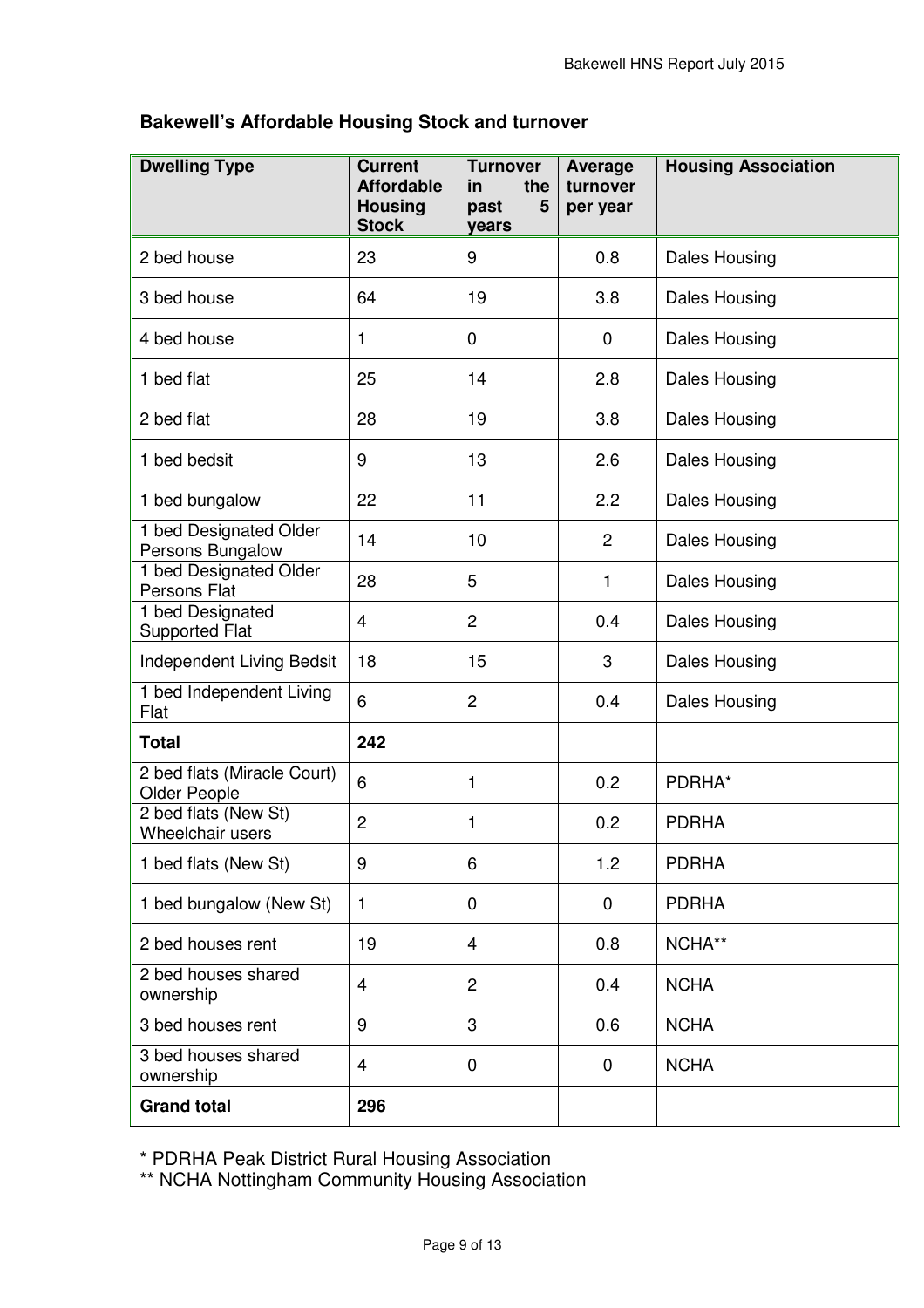### **Shared ownership**

 NCHA has 8 shared ownership properties at Highfield drive, 4 x 2 bed houses and 4 x 3 bed houses. There have only been two re-sales since their first occupation in 2006 so turnover is low. The 2 bed properties were formally valued at £185,000 (100%) in March 2015.

 A 2 bed sold in July 2015 at £90,000 for 50% to a couple and a 2 bed sold in August 2015 at £94,000 for 50% to a single buyer. Both buyers met the local connection criteria to Bakewell.

 Both properties were on the market for more than a year. The demand will be tempered by the local connection criteria and the staircasing restriction (the buyer can buy up to 80% of the home, with 20% remaining with the housing association to ensure that the homes remain for local people). There are difficulties finding mortgage lenders who will lend on properties with these restrictions. At the time of writing, market knowledge indicates that Nationwide is the only mortgage lender in the market lending on these properties and they require at least a 10% deposit.

## **Affordability**

 The information provided by respondents, particularly their financial information, has been used to assess whether a person has a housing need which they would struggle to meet in the local housing market, and whether affordable rent or shared ownership is required. To ensure confidentiality, respondents' financial information is not set out in this report and their personal circumstances are indicated in a generalised form. However, all the information provided has been carefully analysed and the outcomes are summarised in this report.

#### **Private Ownership**

 Bakewell's house prices on the Right Move website ([rightmove.co.uk](https://rightmove.co.uk)) highlight the unaffordability of houses for local people in housing need when house prices are compared to respondents' income, savings and equity.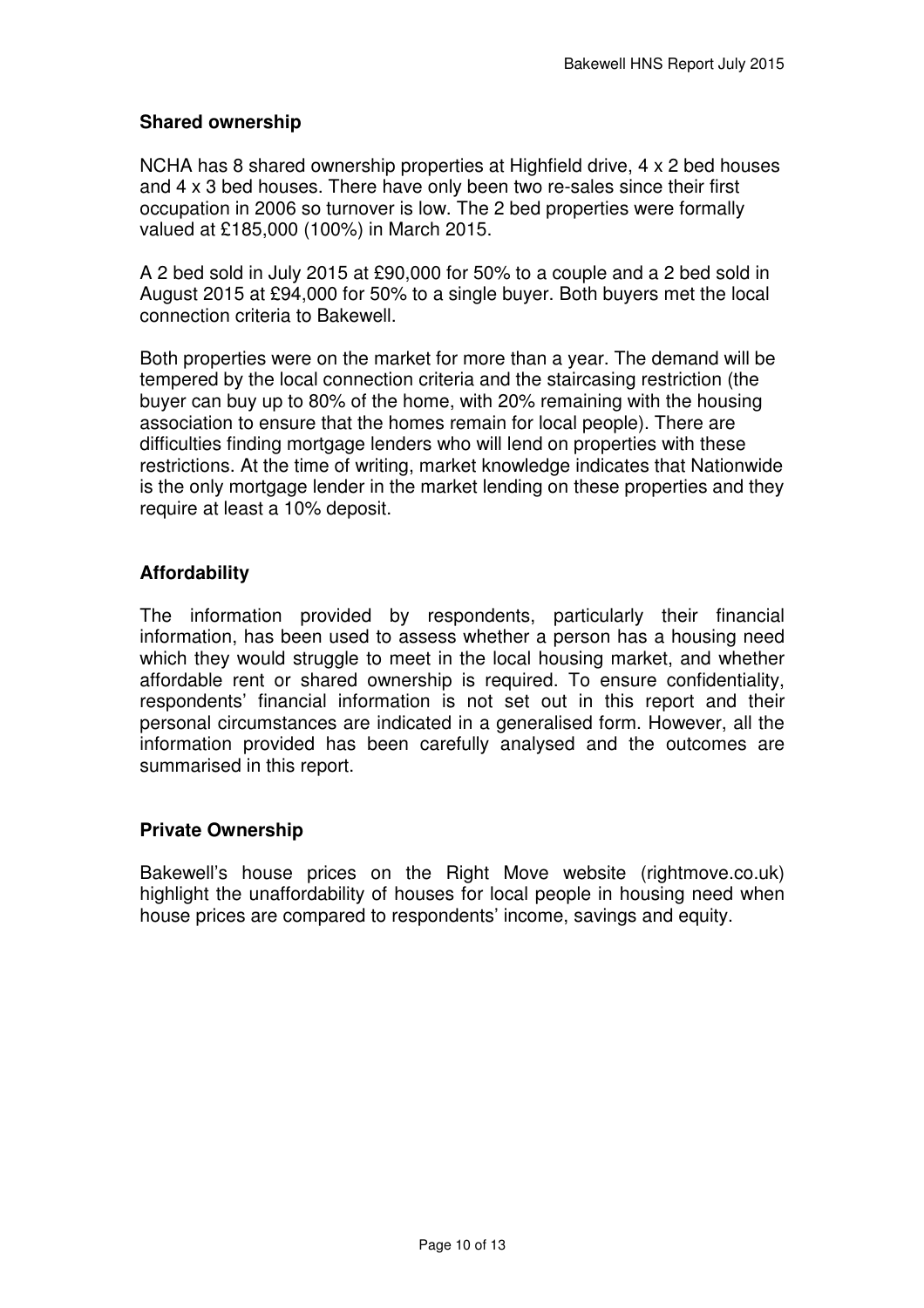| <b>Property Type</b>        | <b>Bedrooms</b> | List Price $(E)$ | <b>Comments</b>                     |
|-----------------------------|-----------------|------------------|-------------------------------------|
| Flat                        |                 | £120,000         |                                     |
| Flat                        | 1               | £159,950         |                                     |
| House terraced              | 2               | £165,000         |                                     |
| Flat                        | 1               | £175,000         |                                     |
| Flat                        | 2               | £185,000         |                                     |
| Flat                        | 1               | £195,000         |                                     |
| <b>House</b> terraced       | 2               | £199,950         |                                     |
| Flat                        | 2               | £200,000         |                                     |
| Flat                        | 1               | £205,000         |                                     |
| Flat                        | 2               | £209,950         | Newly refurbished/conversion        |
| <b>House</b> end of terrace | 2               | £215,000         |                                     |
| Flat                        | 2               | £224,950         | 2 available -refurbished/conversion |
| <b>House</b> – mid terrace  | 2               | £225,000         |                                     |
| Flat                        | 3               | £225,000         |                                     |
| House - semi                | 3               | £239,950         |                                     |
| Flat                        | $\overline{c}$  | £245,000         |                                     |
| House - semi                | 4               | £269,950         |                                     |
| <b>House</b> - detached     | 3               | £300,000         |                                     |
| Cottage                     | 2               | £319,950         |                                     |
| Flat                        | $\overline{c}$  | £325,000         |                                     |
| Flat                        | 2               | £335,000         |                                     |
| <b>House</b>                | 3               | £349,950         |                                     |
| <b>Bungalow</b>             | 4               | £350,000         |                                     |
|                             |                 |                  |                                     |

 **Property available for sale up to £350,000 in Bakewell on 22/09/15 on right move** 

[Source:www.rightmove.co.uk](https://Source:www.rightmove.co.uk)

## **Private Rent**

 Only 10 privately owned rental properties were available on the Right Move website in Bakewell on one particular day, 22 September 2015 (see table below).

below).<br>Local Housing Allowance (LHA) rates are a useful indicator of affordability (see table below). The rental costs of properties are significantly above the current Local Housing Allowance rates (maximum amount of housing benefit which would be paid) of £90.21pw for a 1 bed property and £110.72pw for a 2 bed property. The maximum a single person under the age of 35 years, without dependent children, can claim on a tenancy signed after 1 April 2016 is £67.93 (the Shared Accommodation Rate).

 It is also important to recognise that in addition to the issues of affordability and availability, traditionally private rented accommodation provides short- term lets to assist a mobile workforce rather than a long-term solution to a community's housing shortages.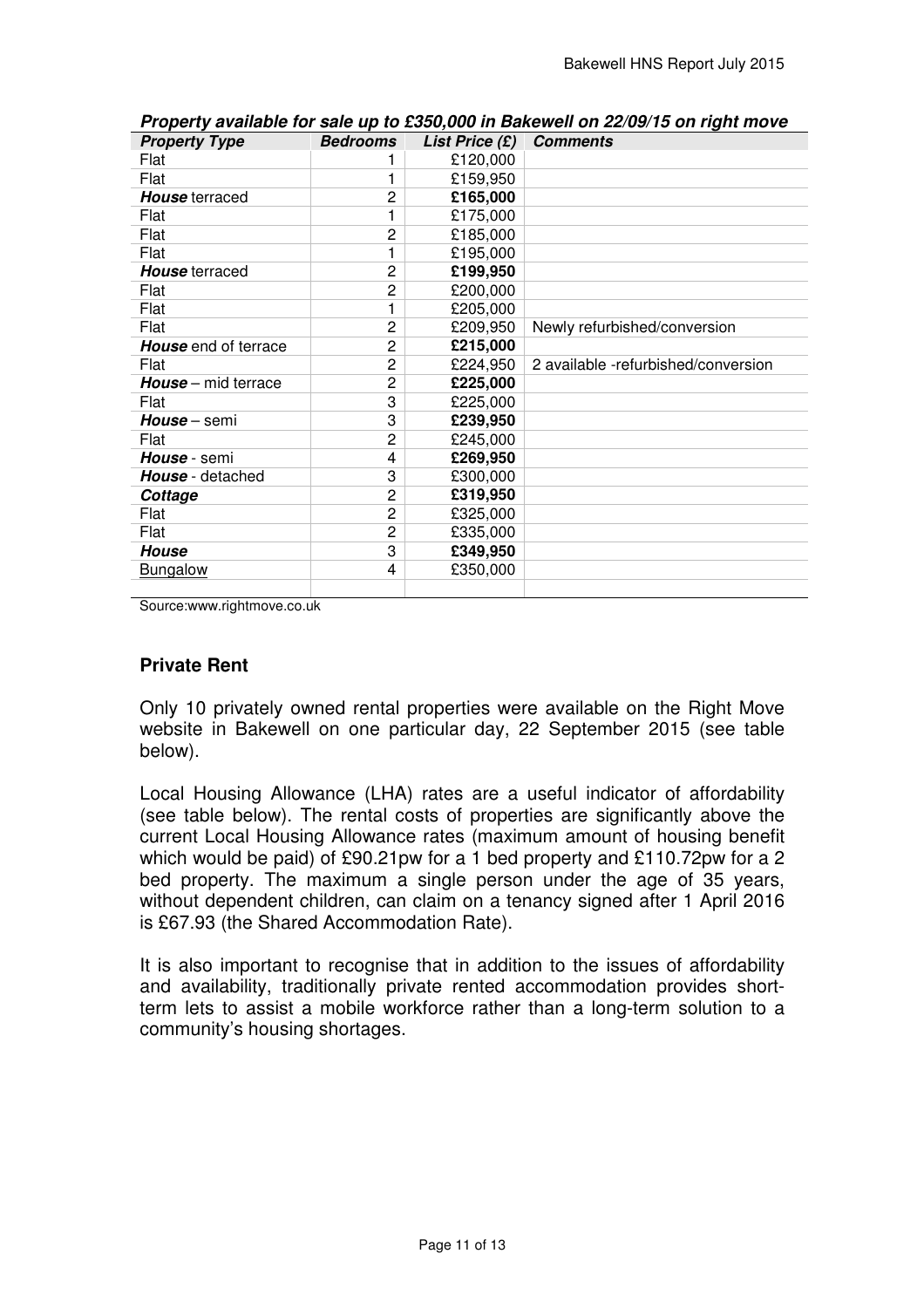|                                                              |                                                               |                        | Bakewell HNS Report July 2015                                                                                                                                                                                                                                                                                                                                                                                                                                                                                                                                                                                         |  |
|--------------------------------------------------------------|---------------------------------------------------------------|------------------------|-----------------------------------------------------------------------------------------------------------------------------------------------------------------------------------------------------------------------------------------------------------------------------------------------------------------------------------------------------------------------------------------------------------------------------------------------------------------------------------------------------------------------------------------------------------------------------------------------------------------------|--|
|                                                              |                                                               |                        |                                                                                                                                                                                                                                                                                                                                                                                                                                                                                                                                                                                                                       |  |
|                                                              | <b>Bedrooms</b>                                               |                        | All property available to rent in Bakewell on 22/09/15 on right move                                                                                                                                                                                                                                                                                                                                                                                                                                                                                                                                                  |  |
| <b>Property Type</b><br>Flat                                 | 1                                                             | Rent PCM $(E)$<br>£550 | <b>Comments</b>                                                                                                                                                                                                                                                                                                                                                                                                                                                                                                                                                                                                       |  |
| Flat                                                         | $\overline{c}$                                                | £595                   |                                                                                                                                                                                                                                                                                                                                                                                                                                                                                                                                                                                                                       |  |
| Flat                                                         | 2                                                             | £650                   |                                                                                                                                                                                                                                                                                                                                                                                                                                                                                                                                                                                                                       |  |
| Flat                                                         | 1                                                             | £695                   | New development                                                                                                                                                                                                                                                                                                                                                                                                                                                                                                                                                                                                       |  |
| Flat                                                         | 2                                                             | £695                   | New development                                                                                                                                                                                                                                                                                                                                                                                                                                                                                                                                                                                                       |  |
| Flat                                                         | 2                                                             | £700                   |                                                                                                                                                                                                                                                                                                                                                                                                                                                                                                                                                                                                                       |  |
| House - terrace                                              | $\overline{c}$                                                | £700                   |                                                                                                                                                                                                                                                                                                                                                                                                                                                                                                                                                                                                                       |  |
| Flat                                                         | $\overline{c}$                                                | £725                   | New development                                                                                                                                                                                                                                                                                                                                                                                                                                                                                                                                                                                                       |  |
| House - semi                                                 | 3                                                             | £750                   |                                                                                                                                                                                                                                                                                                                                                                                                                                                                                                                                                                                                                       |  |
| <b>House</b>                                                 | 3                                                             | £925                   | Fully furnished                                                                                                                                                                                                                                                                                                                                                                                                                                                                                                                                                                                                       |  |
| Source:www.rightmove.co.uk                                   |                                                               |                        |                                                                                                                                                                                                                                                                                                                                                                                                                                                                                                                                                                                                                       |  |
| Shared room rate                                             | <b>Local Housing Allowance Rates for Bakewell</b><br>£67.93pw |                        |                                                                                                                                                                                                                                                                                                                                                                                                                                                                                                                                                                                                                       |  |
|                                                              |                                                               |                        |                                                                                                                                                                                                                                                                                                                                                                                                                                                                                                                                                                                                                       |  |
| 1 bed property                                               |                                                               | £90.21pw               |                                                                                                                                                                                                                                                                                                                                                                                                                                                                                                                                                                                                                       |  |
| 2 bed property                                               |                                                               | £110.72pw              |                                                                                                                                                                                                                                                                                                                                                                                                                                                                                                                                                                                                                       |  |
| 3 bed property                                               |                                                               | £128.19pw              |                                                                                                                                                                                                                                                                                                                                                                                                                                                                                                                                                                                                                       |  |
|                                                              |                                                               |                        |                                                                                                                                                                                                                                                                                                                                                                                                                                                                                                                                                                                                                       |  |
| Shared ownership versus affordable rent                      |                                                               |                        |                                                                                                                                                                                                                                                                                                                                                                                                                                                                                                                                                                                                                       |  |
| accommodation, with a lesser need for shared ownership.      |                                                               |                        | The survey indicates that the predominant tenure need is for affordable rented                                                                                                                                                                                                                                                                                                                                                                                                                                                                                                                                        |  |
| sold in Bakewell to local people despite these difficulties. |                                                               |                        | Shared ownership allows people to buy up to 80% of their home in rural<br>areas, enabling access to the housing ladder to households who would<br>otherwise have to rent. Providing shared ownership is a higher risk as<br>mortgage lenders require a minimum deposit of 10% which is particularly<br>difficult for first time buyers. Furthermore, there are currently a very small<br>number of lenders who wish to lend on shared ownership properties where<br>the property can only be bought out to 80% and strict local occupancy<br>conditions apply. However, two shared ownership properties have recently |  |
|                                                              |                                                               |                        | I would recommend that any scheme resulting from this survey, focuses                                                                                                                                                                                                                                                                                                                                                                                                                                                                                                                                                 |  |

#### **All property available to rent in Bakewell on 22/09/15 on right move**

#### **Local Housing Allowance Rates for Bakewell**

| Shared room rate | £67.93pw  |
|------------------|-----------|
| 1 bed property   | £90.21pw  |
| 2 bed property   | £110.72pw |
| 3 bed property   | £128.19pw |

#### **Shared ownership versus affordable rent**

 would recommend that any scheme resulting from this survey, focuses predominantly on affordable rent through a housing association and limits its provision of shared ownership to a maximum of 6-8 properties.

## **Conclusion and recommendations**

 The survey has identified 132 households in need of affordable housing in Bakewell, with 119 households having a strong local connection.

 The predominant need identified in this survey is for smaller house types and for affordable rented accommodation.

 The current affordable housing stock in Bakewell which ranges from bedsits (27) to 1 and 2 bed flats, 2 and 3 bedroomed houses, 1 x 4 bed house and 1